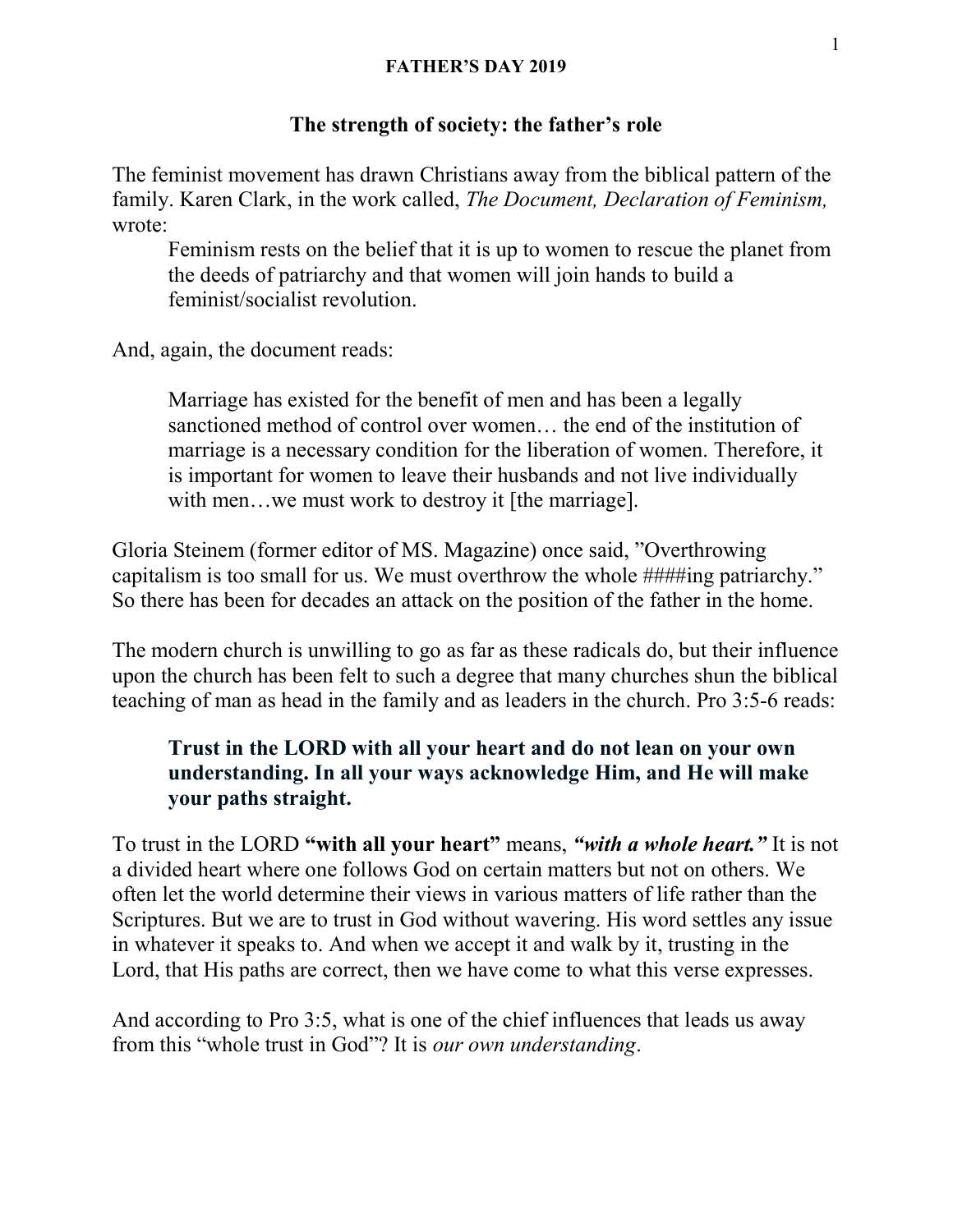When Jesus challenged the prevailing views of His day, He would often close a teaching with the challenge: "He who has ears to hear, let him hear." No exhortation is repeated more by Him than this one. In fact, to each of the 7 churches in Revelation, our Lord closes with, "He who has an ear to hear, let him hear what the Spirit says to the churches." Seven times He says it! It indicates that even the church has an unwillingness to listen to what the Spirit says, that is, to obey what the word of God truly teaches.

The fact is patriarchy is the biblical pattern of government for the home. The husband/father is given the designated role as head and is to be a diligent provider for his family. But the Scriptural teaching of patriarchy has been so impugned in our culture, that it will take a dog fight to re-establish it…and I don't mean to reestablish it in the world in general, but in the church.

This morning we wish to take a look at the position that the father has in family and society, since his role is necessary one designed by God for the world.

Fundamentally, there are two obligations that have been given to the father: First, he is to be a provider to his family, and secondly, he is to walk spiritually with God and assume a leadership role in that spiritual walk. His priorities then are twofold: he is to be a worker and a worshipper as the head of his family.

#### I. He is to be a worker and provider on behalf of his family

This role begins in the Garden of Eden. We read:

#### Gen 2:5 Now no shrub of the field was yet in the earth, and no plant of the field had yet sprouted, for the LORD God had not sent rain upon the earth; and there was no man to cultivate the ground.

Notice that at creation, before sin even entered the world, man was to work the ground. It is God's design that man "subdue the earth" (Gen 1:28) and "cultivate" the ground. This is the way in which man will make the earth produce the necessary needs as the population multiplies. This is fully God's intent. When God created Adam, we read,

#### Gen 2:8 The LORD God planted a garden toward the east, in Eden; and there He placed the man whom He had formed.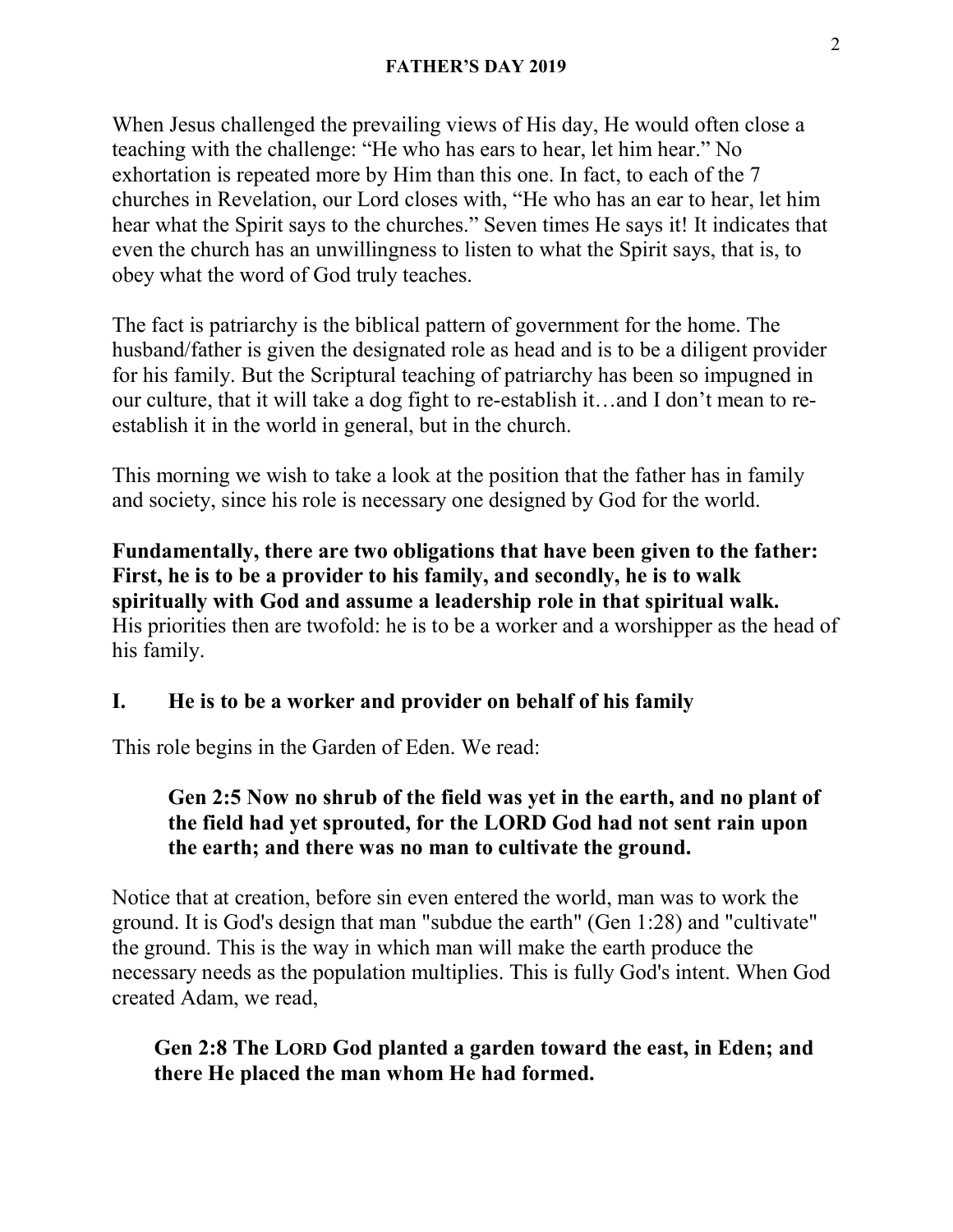## Gen 2:15 Then the LORD God took the man and put him into the garden of Eden to cultivate it and keep it.

Adam is to cultivate the ground (v. 15), get his food from it (v. 16); and guard his personal walk while doing it (v. 17). This doesn't mean that women did not help with various duties often regarded as belonging to men. In certain cases, women kept vineyards (Song 1:6), tended flocks and herds (Gen 24:11-20; 29:9; Exod 2:16), engaged in business (Pro 31:14-18, 34), and so forth. But man was chiefly given the task of provider in the formation of a family.

Now God places two commandments on Adam. First, Adam is commanded to take freely from every tree of the garden (v. 16). **Second**, he is commanded not to eat of one tree, the tree of the knowledge of good and evil. One reflects God's abundant generosity (God will provide), and the other reflects upon man's moral and spiritual obligation. Man's responsibility, therefore, goes beyond just being a material provider; for as he goes spiritually, so goes his posterity. So, it is also important for a father acknowledge his spiritual responsibilities.

REMEMBER THE STORY OF NABAL AND ABIGAIL: Abigail presents an example where the wife may need to usurp her husband's wishes for the sake of the needs of the household.

# II. The father's spiritual role

Carl Foss, founder of the prison ministry, "Vision," stated long ago that the vast majority of those in prison were fatherless. He made an interesting observation: In 1965, there were 3 million mothers who were raising their children without a father; in 1975, there were 10 million. Within that time the crime rate tripled. At that time Foss predicted that if the trend continued and fathers failed to assume their roles of returning to direct their children, then by the 1980s our cities and streets will be troubled with youth gangs of fatherless kids. He stated, "I am convinced that a father's leadership of his family determines more than anything else, the foundation of family and social order."

Now I wish to lay out four observations concerning a father's spiritual walk

# 1. A Christian father considers his spiritual walk as very important

Deut 11:1 You shall therefore love the LORD your God, and always keep His charge, His statutes, His ordinances, and His commandments. (2)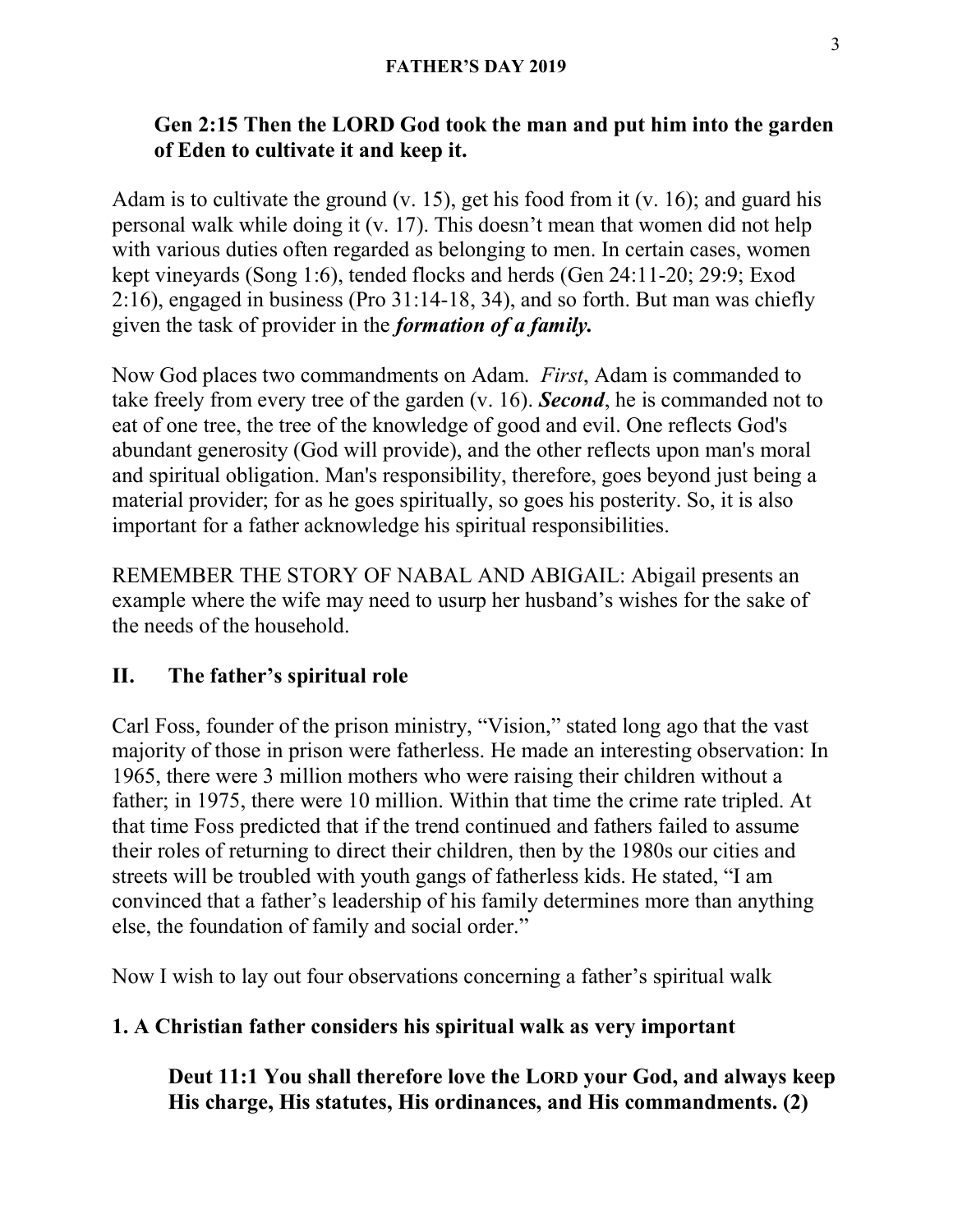### Know this day that I am not speaking with your sons who have not known and who have not seen the discipline of the LORD your God—His greatness, His mighty hand and His outstretched arm, … (7) but your own eyes have seen all the great work of the LORD which He did.

Biblical fatherhood begins here, with a man's love for God. Nothing is to interfere with your relationship to Jesus Christ. The listed terms, "His charge," "His statutes," "His ordinances," and "His commandments" refer to the different aspects of the Word of God. When listed together, it stresses the serious nature of keeping the word in its fullness. Not just certain parts are to be observed, but all of it; and it is to be applied according to how God intends for it to be applied. God is looking for an uncompromising Dad.

From Deut 11:7 it is implied that obedience first begins with the parents and their own spiritual learning. It is particularly the fathers whom God is addressing here in their observance of the Law. Daily Bible reading, regular Bible studies, prayer, assembling with the Saints ought to be sacred cows to us dads.

### Deut 11:8 You shall therefore keep every commandment which I am commanding you today, so that you may be strong and go in and possess the land into which you are about to cross to possess it.

Victory over the enemy does not come by a compromising faith to accommodate cultural norms. He is to observe every commandment. A man of faith sees that His religious practice as one of his foremost duties.

#### Deut 11:18 You shall therefore impress these words of mine on your heart and on your soul; and you shall bind them as a sign on your hand, and they shall be as frontals on your forehead.

Spiritual growth must be a conscious and deliberate effort to ingrain your life with Scripture. It means that you apply verses or commandments that establish why you do what you do. If we fathers are to lead the way God intends, then we allow Christ to teach us. Every area of our life must be mediated through the Lord Jesus Christ. "For me to live is Christ" (Phil 1:21; Gal 2:20).

#### 2. A Christian father considers the spiritual training of his children as very important

Deut 11:19 You shall teach them [charges, statues, commandments, ordinances] to your sons, talking of them when you sit in your house and when you walk along the road [when you are driving] and when you lie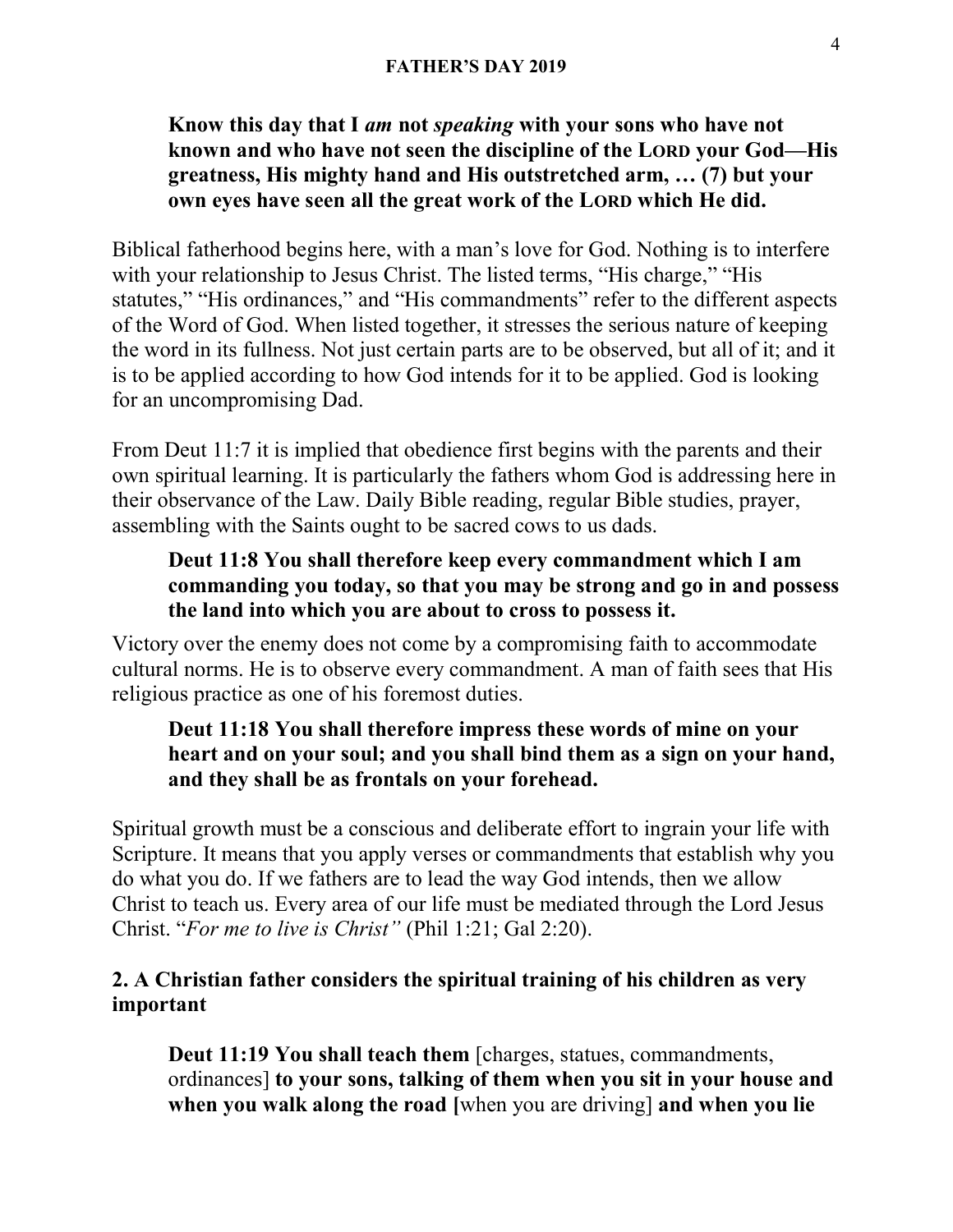down [just before bed] and when you rise up [to begin the day]. (20) You shall write them on the doorposts of your house and on your gates, (21) so that your days and the days of your sons may be multiplied on the land which the LORD swore to your fathers to give them, as long as the heavens *remain* above the earth.

It is great that we have fathers who provide food and shelter for their families. God certainly regards this is one of the greatest roles of a father. And a man proves a degree of love by doing that. But that is not enough. Other Dads get involved with their children's activities. A dad may participate in various social, academic, or athletic events of his children have. How the child performs is important to him. He wants his child happy and successful, and he makes sacrifices for it. He attends recitals, cheers at sports events, helps with homework, etc. And he takes pride in how good his son or daughter does things. That also is very good!

Yet as wholesome as these things are, these do not fulfill the greater task that God has given the father. Why? Because God's passion concerns that which achieves the spiritual realm! It is here above all others that Dad must place his priorities. Think about it! We all will spend eternity somewhere: heaven or hell. And so will our children. It is not without concern that God wants the fathers of households to be a force in the spiritual training of their children.

Psalm 78:5 For He established a testimony in Jacob and appointed a law in Israel, which He commanded our fathers that they should teach them to their children, (6) that the generation to come might know, even the children yet to be born, that they may arise and tell them to their children, (7) That they should put their confidence in God and not forget the works of God, but keep His commandments.

Every Christian dad has someone to disciple! And so does every mom. Here, as Moses gave these instructions, the inheritance of the land and the future prospects for keeping it were dependent upon the biblical education that the child received and the child's willingness to continue in it. The New Testament leans heavily on this text when it encourages fathers to bring up their children in the "instruction and admonition of the Lord" (Eph 6:4). To sit in a lazy-boy and shirk this duty is a certain recipe for social collapse.

Deut 11:26 See, I am setting before you today a blessing and a curse: (27) the blessing, if you listen to the commandments of the LORD your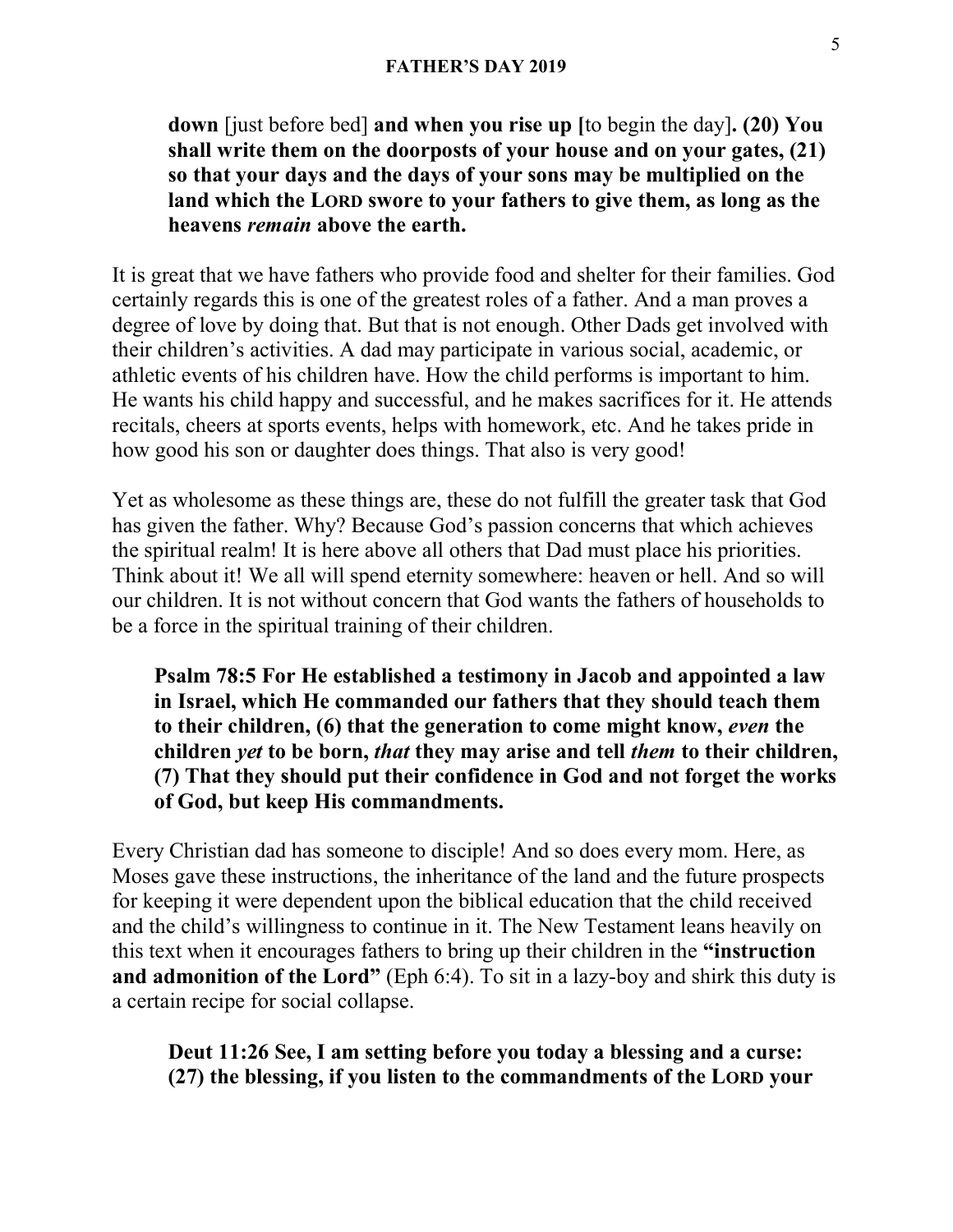God, … (28) and the curse, if you do not listen to the commandments of the LORD your God…

### 3. A Christian father is a servant to his family

### Mark 10:45 For even the Son of Man did not come to be served, but to serve, and to give His life a ransom for many."

Jesus Christ is head over the church, but as head, he gives himself for the sake of the body. Christ gave himself to provide salvation for his church. Likewise, as head of his family, the father sacrifices for his family. For one thing, this is why he works; but this is also why he does even more than that!

When there was a debate concerning the Sabbath, Jesus made this point about the heavenly Father: "My Father is working until now" (John 5:17). Just because the Scriptures say that God rested, it did not mean that God stopped working. The heavenly Father is always working on behalf of the Son. Do you think dads spend long hours at work because they want to get away from wife and kids? No! He does it because he wants to provide for his family. He does it as a service to his family. He puts the family welfare above his own comfort and convenience.

And not only through his job, but in the things he does at home. That is why he helps his son with the car, his daughter with her schoolwork, and his wife with the dishes.

### 4. A Christian Father knows his child's needs and meets them

Matthew 7:11 "If you then, being evil, know how to give good gifts to your children, how much more will your Father who is in heaven give what is good to those who ask Him!

#### Matt 6:8 Therefore, do not be like them; for your Father knows what you need, before you ask Him.

Repeatedly in Matthew 6, Jesus uses the Aramaic term, Abba, "Daddy." This expression ought to be read in terms of endearment. God is "fatherly" in His relationship with us. Our heavenly Father knows what we need even before we ask. Also earthly moms and dads understand their child in many ways, certainly far more than a stranger does. A father knows his child's needs so much better, really because he knows his child. When I was a little kid, 5 or 6 years old, I was into "Rin Tin Tin." And because my Dad knew me, and knew the way I was, he got me an old west outpost fort